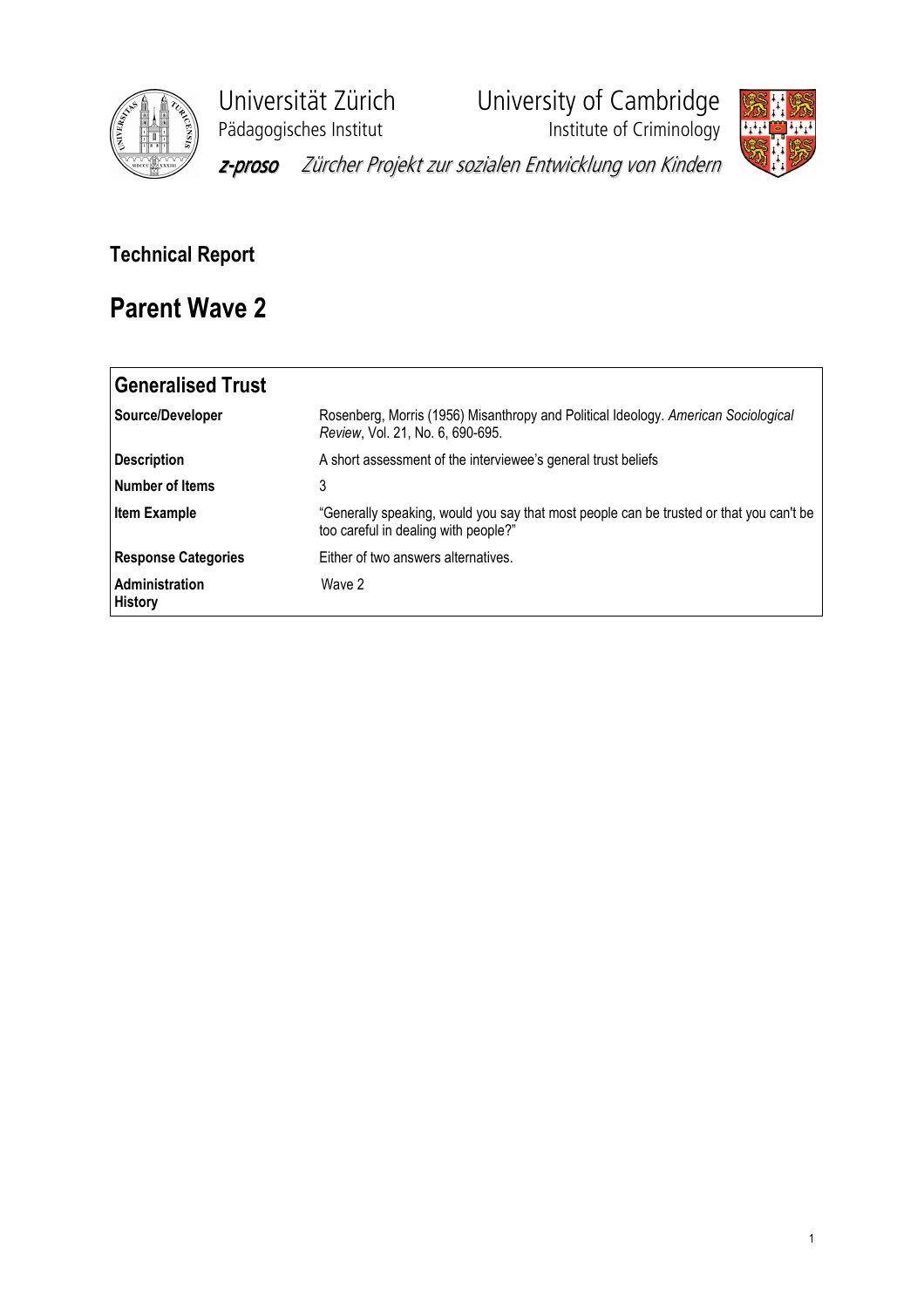| <b>Generalised Trust Scale</b>                                                                                                                                                                                                                                       |                                                                                                                                                                   |                                                                                                                  |         |                  |      |                           |                                                                           |          |              |                             |  |  |
|----------------------------------------------------------------------------------------------------------------------------------------------------------------------------------------------------------------------------------------------------------------------|-------------------------------------------------------------------------------------------------------------------------------------------------------------------|------------------------------------------------------------------------------------------------------------------|---------|------------------|------|---------------------------|---------------------------------------------------------------------------|----------|--------------|-----------------------------|--|--|
| <b>Variable Values</b><br>for P2_10010                                                                                                                                                                                                                               |                                                                                                                                                                   | 1- most people can be trusted<br>2- need to be very careful                                                      |         |                  |      |                           |                                                                           |          |              |                             |  |  |
|                                                                                                                                                                                                                                                                      |                                                                                                                                                                   | 7- Does not apply (MISSING)<br>8- Don't know/ Can't remember (MISSING)<br>9- No answer/ Answer refused (MISSING) |         |                  |      |                           |                                                                           |          |              |                             |  |  |
| <b>Variable Values</b><br>for P2_10020                                                                                                                                                                                                                               |                                                                                                                                                                   | 1- most people try to be helpful<br>2- most people look out for themselves                                       |         |                  |      |                           |                                                                           |          |              |                             |  |  |
|                                                                                                                                                                                                                                                                      |                                                                                                                                                                   | 7- Does not apply (MISSING)<br>8- Don't know/ Can't remember (MISSING)<br>9- No answer/ Answer refused (MISSING) |         |                  |      |                           |                                                                           |          |              |                             |  |  |
| <b>Variable Values</b><br>for P2 10030                                                                                                                                                                                                                               | 1- would take advantage<br>2- would try to be fair                                                                                                                |                                                                                                                  |         |                  |      |                           |                                                                           |          |              |                             |  |  |
|                                                                                                                                                                                                                                                                      |                                                                                                                                                                   | 7- Does not apply (MISSING)<br>8- Don't know/ Can't remember (MISSING)<br>9- No answer/ Answer refused (MISSING) |         |                  |      |                           |                                                                           |          |              |                             |  |  |
| Variable                                                                                                                                                                                                                                                             |                                                                                                                                                                   |                                                                                                                  |         |                  |      |                           |                                                                           |          |              |                             |  |  |
| Wording &                                                                                                                                                                                                                                                            | <b>Variable Name</b>                                                                                                                                              | Label                                                                                                            | Wording |                  |      |                           |                                                                           |          | Missings (%) |                             |  |  |
| <b>Case Summary</b>                                                                                                                                                                                                                                                  | P2_10010                                                                                                                                                          | Generalised trust 1                                                                                              |         |                  |      |                           | Generally speaking, would you say that most people can be trusted or that |          |              | 28<br>$(2.4\%)$             |  |  |
|                                                                                                                                                                                                                                                                      | you cannot be too careful in dealing with people?<br>Generalised trust 2<br>Would you say that most of the time the people that you come into contact<br>P2 10020 |                                                                                                                  |         |                  |      |                           |                                                                           |          | 44           |                             |  |  |
| with try to be helpful or are they mostly looking out for themselves?<br>Generalised trust 3<br>Do you think that most people that you come into contact with would try to<br>P2 10030<br>take advantage of you if they got the chance or would they try to be fair? |                                                                                                                                                                   |                                                                                                                  |         |                  |      | (3.7%)<br>57<br>$(4.8\%)$ |                                                                           |          |              |                             |  |  |
|                                                                                                                                                                                                                                                                      | Total $N = 1190$                                                                                                                                                  |                                                                                                                  |         |                  |      |                           |                                                                           |          |              |                             |  |  |
| <b>Descriptive</b><br><b>Statistics</b>                                                                                                                                                                                                                              | Variable                                                                                                                                                          |                                                                                                                  |         | <b>Standard</b>  |      |                           |                                                                           |          | Item-Scale   | $\alpha$ If Item<br>Removed |  |  |
|                                                                                                                                                                                                                                                                      | Name                                                                                                                                                              | Label                                                                                                            | Mean    | <b>Deviation</b> | Min. | Max.                      | <b>Skewness</b>                                                           | Kurtosis | Correlation  | (α = .591)                  |  |  |
|                                                                                                                                                                                                                                                                      | P2 10010                                                                                                                                                          | Generalised trust 1                                                                                              | 1.60    | .490             |      | 2                         | $-404$                                                                    | $-1.84$  | .335         | .624                        |  |  |
|                                                                                                                                                                                                                                                                      | P2 10020                                                                                                                                                          | Generalised trust 2                                                                                              | 1.24    | .427             | 1    | 2                         | 1.22                                                                      | $-514$   | .470         | .382                        |  |  |
|                                                                                                                                                                                                                                                                      | P2_10030r                                                                                                                                                         | Generalised trust 3                                                                                              | 1.13    | .340             |      | 2                         | 2.16                                                                      | 2.67     | .431         | .475                        |  |  |
|                                                                                                                                                                                                                                                                      | Comments: The variable P2_10030 has been reverse-scored.                                                                                                          |                                                                                                                  |         |                  |      |                           |                                                                           |          |              |                             |  |  |